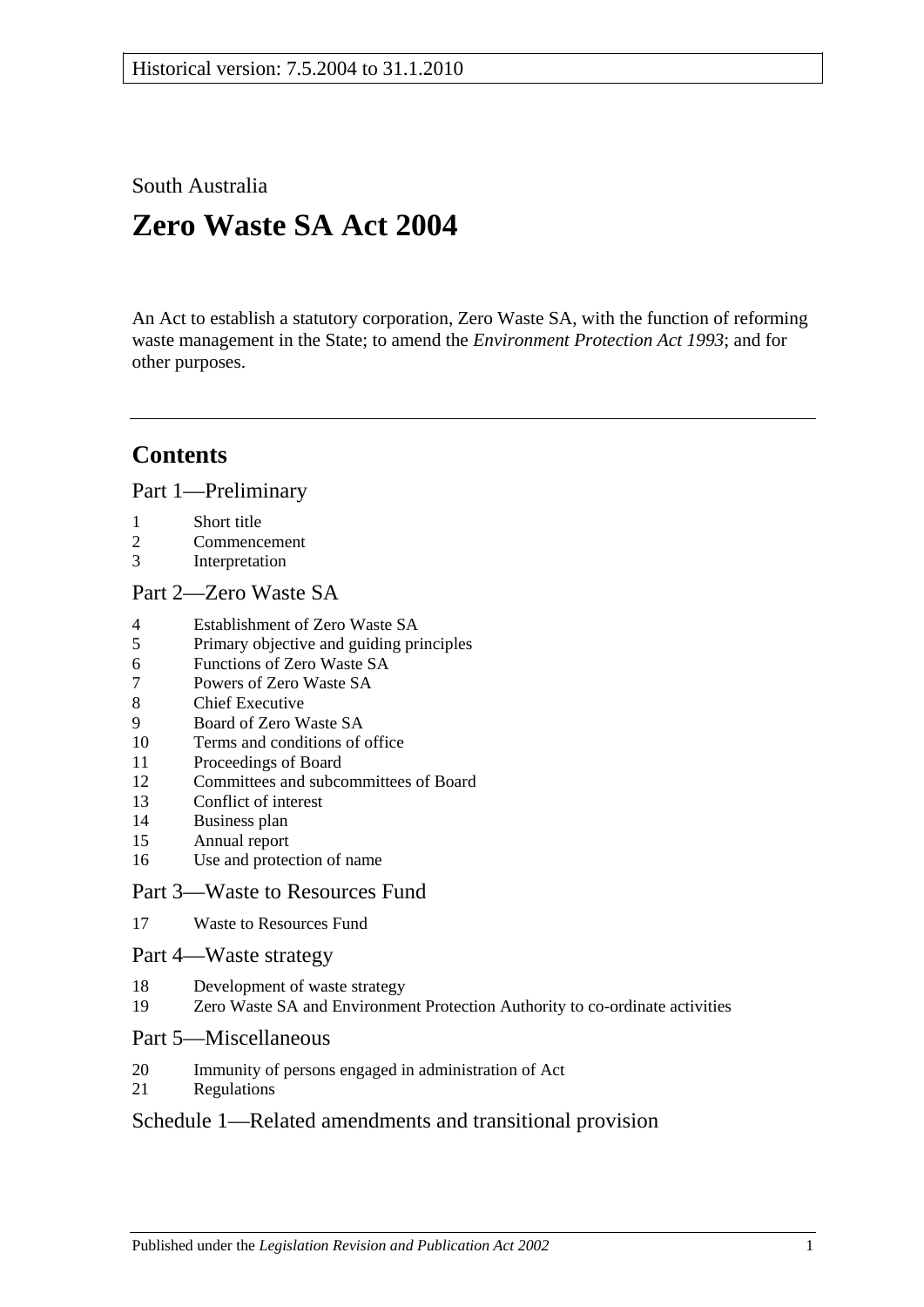#### Part 1—Preliminary

1 [Amendment provisions](#page-10-5)

#### Part 2—Amendment of *Environment Protection Act 1993*

- 2 [Amendment of section 47—Criteria for grant and conditions of environmental](#page-10-6)  [authorisations](#page-10-6)
- 3 [Amendment of section 57—Criteria for decisions of Authority in relation to the](#page-11-0)  [development authorisations](#page-11-0)

#### Part 3—Transitional provision

4 [Payment by EPA to Waste Resources Fund of percentage of waste depot levy paid since 1](#page-11-1)  [July 2003](#page-11-1)

#### [Legislative history](#page-12-0)

### <span id="page-1-0"></span>**The Parliament of South Australia enacts as follows:**

### **Part 1—Preliminary**

#### <span id="page-1-1"></span>**1—Short title**

This Act may be cited as the *Zero Waste SA Act 2004*.

#### <span id="page-1-2"></span>**2—Commencement**

This Act will come into operation on a day to be fixed by proclamation.

#### <span id="page-1-3"></span>**3—Interpretation**

(1) In this Act—

*appointed member* of the Board means a member of the Board appointed by the Governor;

*Board* means the Board of Zero Waste SA established as the governing body of Zero Waste SA under [section](#page-4-0) 9;

*waste* has the same meaning as in the *[Environment Protection Act](http://www.legislation.sa.gov.au/index.aspx?action=legref&type=act&legtitle=Environment%20Protection%20Act%201993) 1993*;

*waste management hierarchy*—see [subsection](#page-1-4) (2);

*waste strategy*—see [Part 4;](#page-9-0)

*Waste to Resources Fund*—see [Part 3;](#page-8-0)

*Zero Waste SA*—see [Part 2.](#page-2-0)

- <span id="page-1-4"></span>(2) In this Act, a reference to the *waste management hierarchy* is a reference to an order of priority for the management of waste in which—
	- (a) avoidance of the production of waste; and
	- (b) minimisation of the production of waste; and
	- (c) reuse of waste; and
	- (d) recycling of waste; and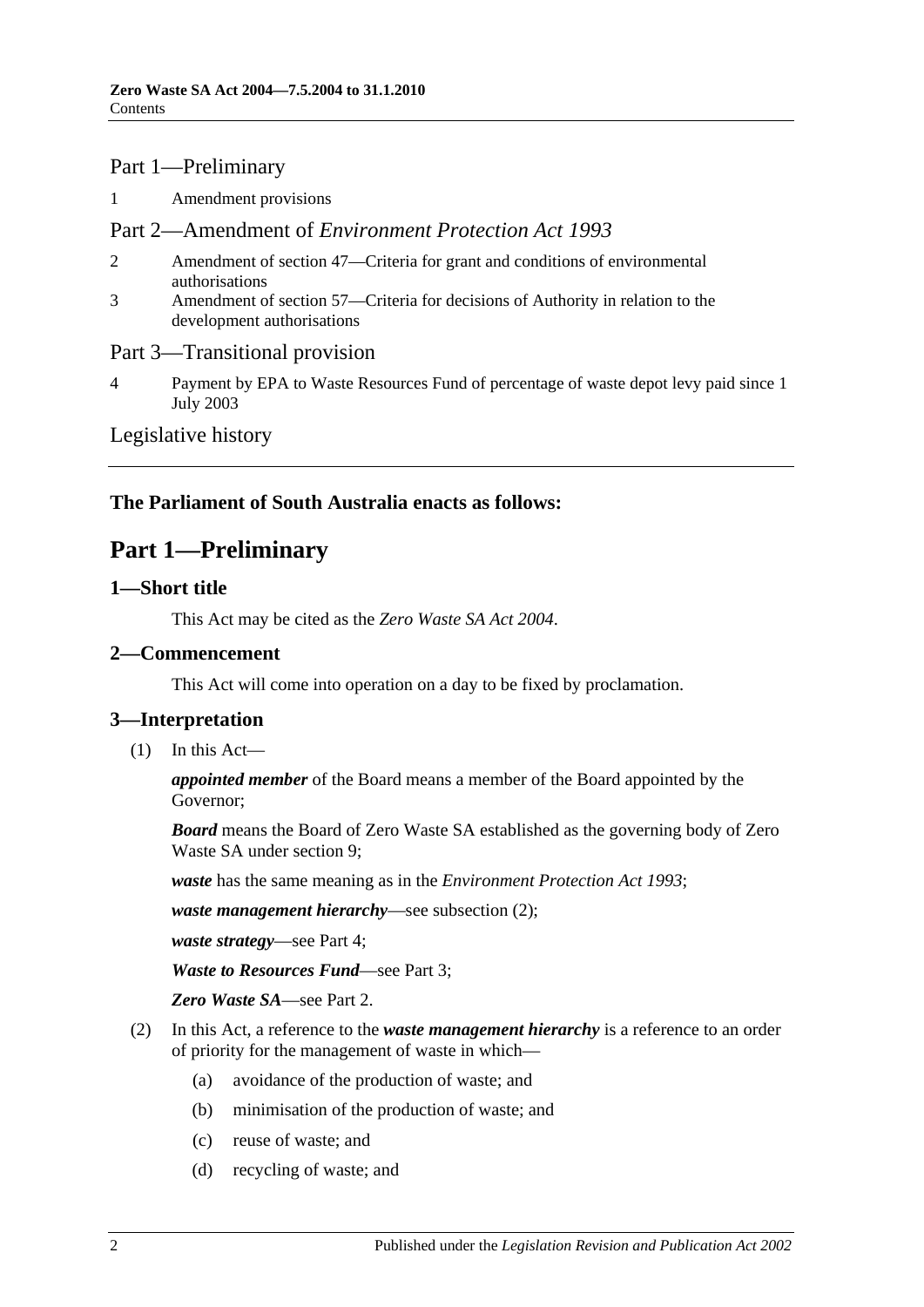- (e) recovery of energy and other resources from waste; and
- (f) treatment of waste to reduce potentially degrading impacts; and
- (g) disposal of waste in an environmentally sound manner,

are pursued in order with, first, avoidance of the production of waste, and second, to the extent that avoidance is not reasonably practicable, minimisation of the production of waste, and third, to the extent that minimisation is not reasonably practicable, reuse of waste, and so on.

# <span id="page-2-0"></span>**Part 2—Zero Waste SA**

#### <span id="page-2-1"></span>**4—Establishment of Zero Waste SA**

- (1) *Zero Waste SA* is established.
- (2) Zero Waste SA—
	- (a) is a body corporate with perpetual succession and a common seal; and
	- (b) is capable of suing and being sued in its corporate name; and
	- (c) is capable of acquiring, holding or dealing with real or personal property in its corporate name; and
	- (d) has the functions and powers assigned or conferred by or under this Act.
- (3) Zero Waste SA is an instrumentality of the Crown and holds its property on behalf of the Crown.
- (4) In the exercise of its powers, functions or duties, Zero Waste SA is subject to the direction of the Minister except in relation to the making of a recommendation or report to the Minister.
- (5) Any direction given to Zero Waste SA by the Minister must be in writing.

#### <span id="page-2-2"></span>**5—Primary objective and guiding principles**

- (1) The primary objective of Zero Waste SA is to promote waste management practices that, as far as possible—
	- (a) eliminate waste or its consignment to landfill; and
	- (b) advance the development of resource recovery and recycling; and
	- (c) are based on an integrated strategy for the State.
- (2) Zero Waste SA, is, in the exercise of its functions, to be guided by—
	- (a) the waste management hierarchy; and
	- (b) the principles of ecologically sustainable development as set out in section 10 of the *[Environment Protection Act](http://www.legislation.sa.gov.au/index.aspx?action=legref&type=act&legtitle=Environment%20Protection%20Act%201993) 1993*; and
	- (c) best practice methods and standards in waste management; and
	- (d) the principle that government waste management policies should be developed through a process of open dialogue with local government, industry and the community in which local government, industry and the community are encouraged to contribute to decision making.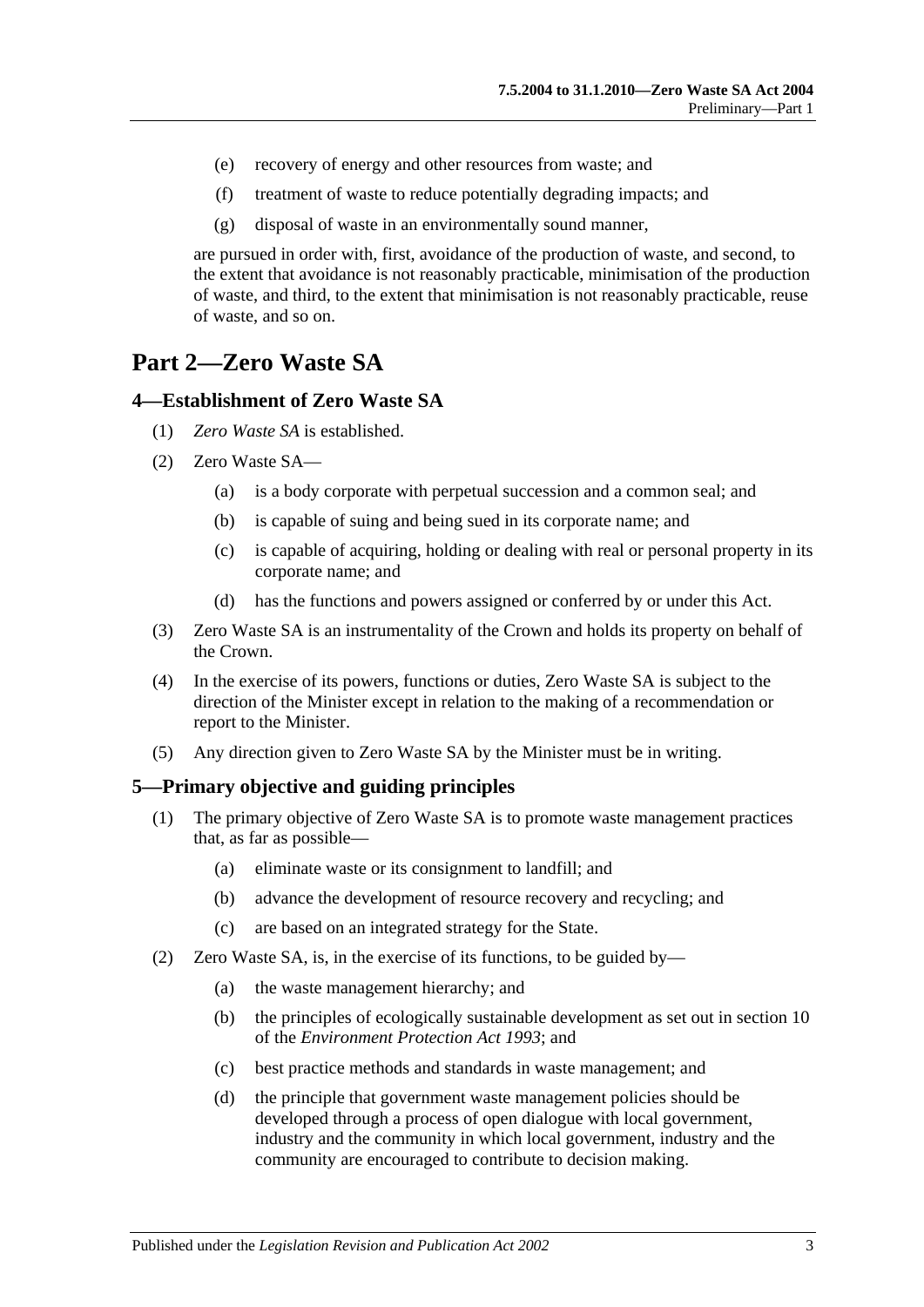#### <span id="page-3-0"></span>**6—Functions of Zero Waste SA**

The functions of Zero Waste SA are—

- (a) to develop, co-ordinate and contribute to the implementation of government policy objectives in respect of—
	- (i) waste management for regions, industry sectors or material types; and
	- (ii) public and industry awareness and education in relation to waste management; and
	- (iii) programs for the prevention of litter and illegal dumping; and
	- (iv) market development for recovered resources and recycled material; and
- (b) to develop, adopt and administer the waste strategy for the State; and
- (c) to monitor and assess the adequacy of the waste strategy and its implementation; and
- (d) to provide assistance to local councils with arrangements for regional waste management; and
- (e) to contribute to the development of waste management infrastructure, technologies and systems; and
- (f) to commission, support and collaborate on research into waste management practices and issues; and
- (g) to advise the Minister from time to time about the amount to be charged by way of the levy under section 113 of the *[Environment Protection Act](http://www.legislation.sa.gov.au/index.aspx?action=legref&type=act&legtitle=Environment%20Protection%20Act%201993) 1993*;
- (h) to advise the Minister about any matter referred to it by the Minister or any matter it sees fit to advise the Minister on in connection with its responsibilities under this Act; and
- (i) such other functions as may be conferred on it by this Act or any other Act, or as may be assigned to it by the Minister.

#### <span id="page-3-1"></span>**7—Powers of Zero Waste SA**

Zero Waste SA may exercise any powers that are necessary or expedient for, or incidental to, the performance of its functions and in particular—

- (a) may obtain expert or technical advice from a person on such terms and conditions as it thinks fit; and
- (b) may, if the Chief Executive of Zero Waste SA is declared under section 13 of the *[Public Sector Management Act](http://www.legislation.sa.gov.au/index.aspx?action=legref&type=act&legtitle=Public%20Sector%20Management%20Act%201995) 1995* to have the powers and functions of Chief Executive of an administrative unit of the Public Service, make use of the services of the administrative unit's employees and of its facilities.

#### <span id="page-3-2"></span>**8—Chief Executive**

- (1) The office of Chief Executive of Zero Waste SA is established.
- (2) The Chief Executive is, subject to the control and direction of the Board, responsible for giving effect to the policies and decisions of the Board.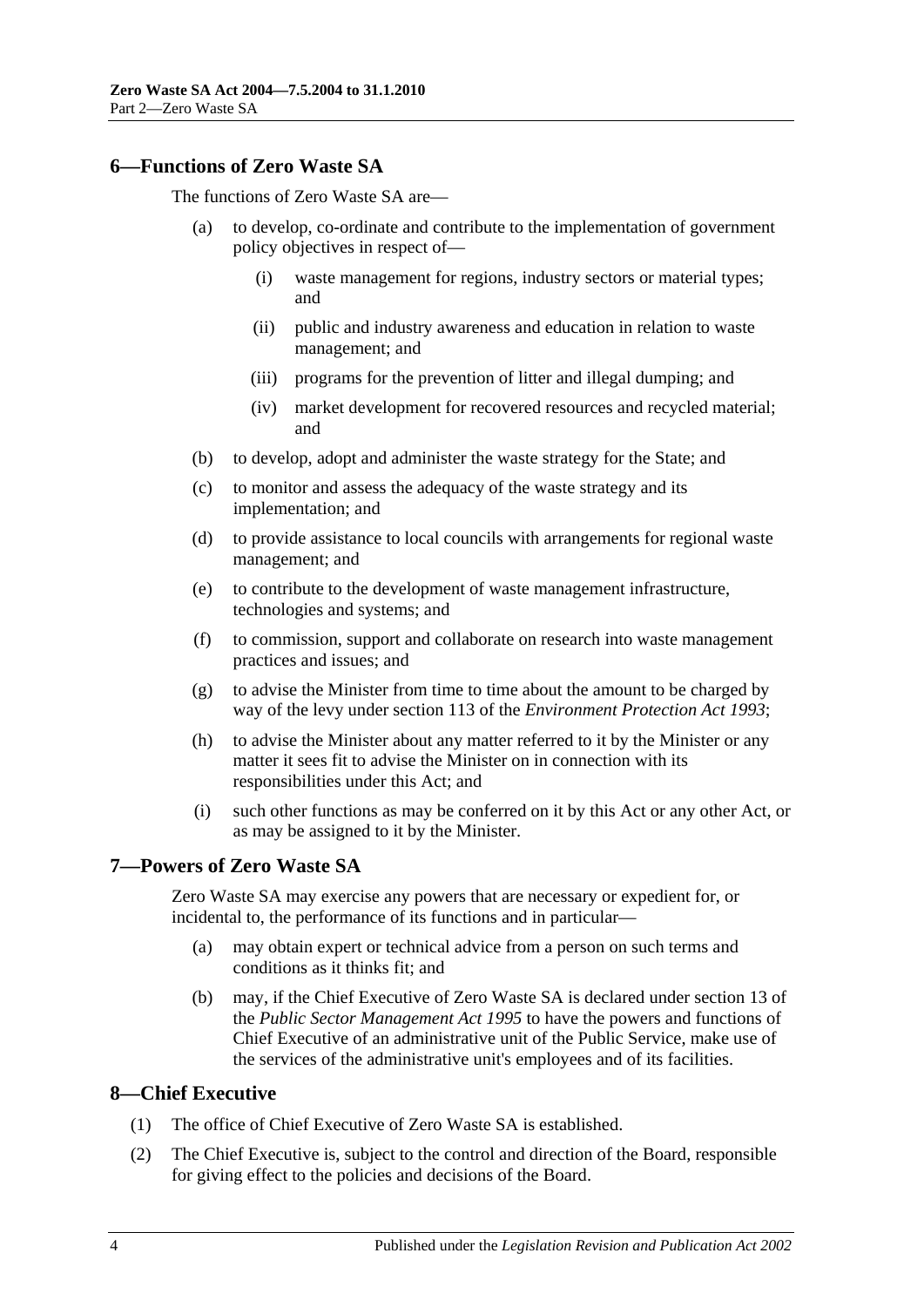- (3) The Chief Executive will be appointed by the Governor, on conditions determined by the Governor, for a term, not exceeding 7 years, specified in the instrument of appointment and, at the expiration of a term of appointment, is eligible for re-appointment.
- <span id="page-4-2"></span>(4) The Governor may appoint a person (on terms and conditions determined by the Governor) to act in the office of Chief Executive of Zero Waste SA.
- (5) A person appointed to act in the office of the Chief Executive under [subsection](#page-4-2) (4)—
	- (a) may act in that office during a temporary absence of the Chief Executive or while the office of the Chief Executive is temporarily vacant; and
	- (b) has, while so acting, all the powers, duties and functions of the Chief Executive.

#### <span id="page-4-0"></span>**9—Board of Zero Waste SA**

- (1) The Board of Zero Waste SA is established as the governing body of Zero Waste SA.
- (2) The Board is to consist of not less than 6 and not more than 10 members.
- (3) The Chief Executive of Zero Waste SA is a member of the Board *ex officio* and the remaining members of the Board will be appointed by the Governor.
- (4) The Minister must consult with the Local Government Association, in accordance with the regulations, in relation to the selection of persons for appointment under this section.
- (5) One member of the Board must be a member of the Board of the Environment Protection Authority.
- (6) The Board's membership must include persons who together have, in the Governor's opinion, practical knowledge of, and experience in, the following areas:
	- (a) environmental sustainability, conservation and protection;
	- (b) local government;
	- (c) waste management industry or waste-related infrastructure development;
	- (d) regional affairs;
	- (e) economic, financial and risk management;
	- (f) advocacy on environmental matters on behalf of the community.
- (7) At least one member of the Board must be a woman and one a man.
- (8) The Governor may appoint a suitable person to be deputy of a member of the Board (other than the Chief Executive) and a person so appointed may act in the place of the member during any absence of the member.

#### <span id="page-4-1"></span>**10—Terms and conditions of office**

- (1) An appointed member of the Board is to be appointed for a term, not exceeding 2 years, specified in the instrument of appointment and is, on the expiration of a term of office, eligible for re-appointment.
- (2) An appointed member of the Board is entitled to such remuneration, allowances and expenses as may be determined by the Governor.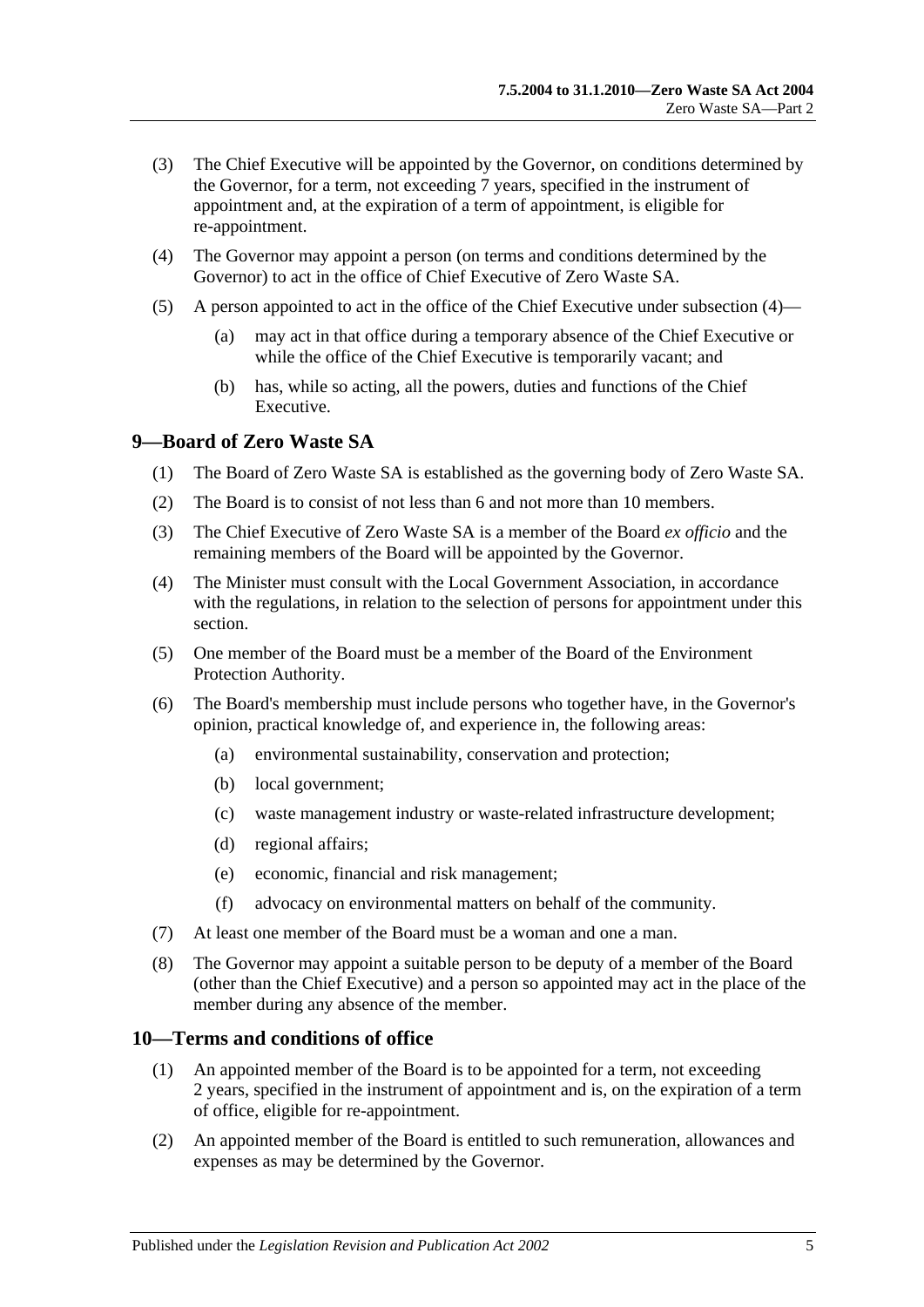- <span id="page-5-1"></span>(3) The Governor may remove an appointed member of the Board from office for—
	- (a) misconduct; or
	- (b) neglect of duty; or
	- (c) incapacity to carry out satisfactorily the duties of his or her office; or
	- (d) failure to carry out satisfactorily the duties of his or her office.
- (4) An appointed member of the Board neglects his or her duty if the member fails to attend three consecutive meetings without the leave of the Board.
- (5) The office of an appointed member of the Board becomes vacant if the member—
	- (a) dies; or
	- (b) completes a term of office and is not reappointed; or
	- (c) resigns by written notice addressed to the Minister; or
	- (d) is removed from office by the Governor under [subsection](#page-5-1) (3).
- (6) On the office of an appointed member of the Board becoming vacant, a person must be appointed in accordance with this Act to the vacant office.

#### <span id="page-5-2"></span><span id="page-5-0"></span>**11—Proceedings of Board**

- (1) The Governor will appoint a member of the Board to preside at meetings of the Board.
- (2) In the absence of the person appointed under [subsection](#page-5-2) (1) from a meeting of the Board, a member chosen by those present will preside.
- <span id="page-5-3"></span>(3) A quorum of the Board consists of half of the total number of its members (ignoring any fraction resulting from the division) plus one and no business may be transacted at such a meeting unless a quorum is present.
- (4) Subject to [subsection](#page-5-3) (3), the Board may act despite vacancies in its membership or a defect in appointment of a member.
- (5) A decision carried by a majority of the votes cast by the members present at a meeting is a decision of the Board.
- (6) Each member present at a meeting of the Board has one vote on a matter arising for decision and, if the votes are equal, the member presiding at the meeting may exercise a casting vote.
- (7) A telephone or video conference between members will, for the purposes of this section, be taken to be a meeting of the Board at which the participating members are present.
- (8) A proposed resolution of the Board becomes a valid decision of the Board despite the fact that it is not voted on at a meeting of the Board if—
	- (a) notice of the proposed resolution is given to all members in accordance with procedures determined by the Board; and
	- (b) a majority of the members express their concurrence in the proposed resolution by letter, facsimile transmission, e-mail or other written communication setting out the terms of the resolution.
- (9) The Board must have accurate minutes kept of its proceedings and make them available to all members of the Board.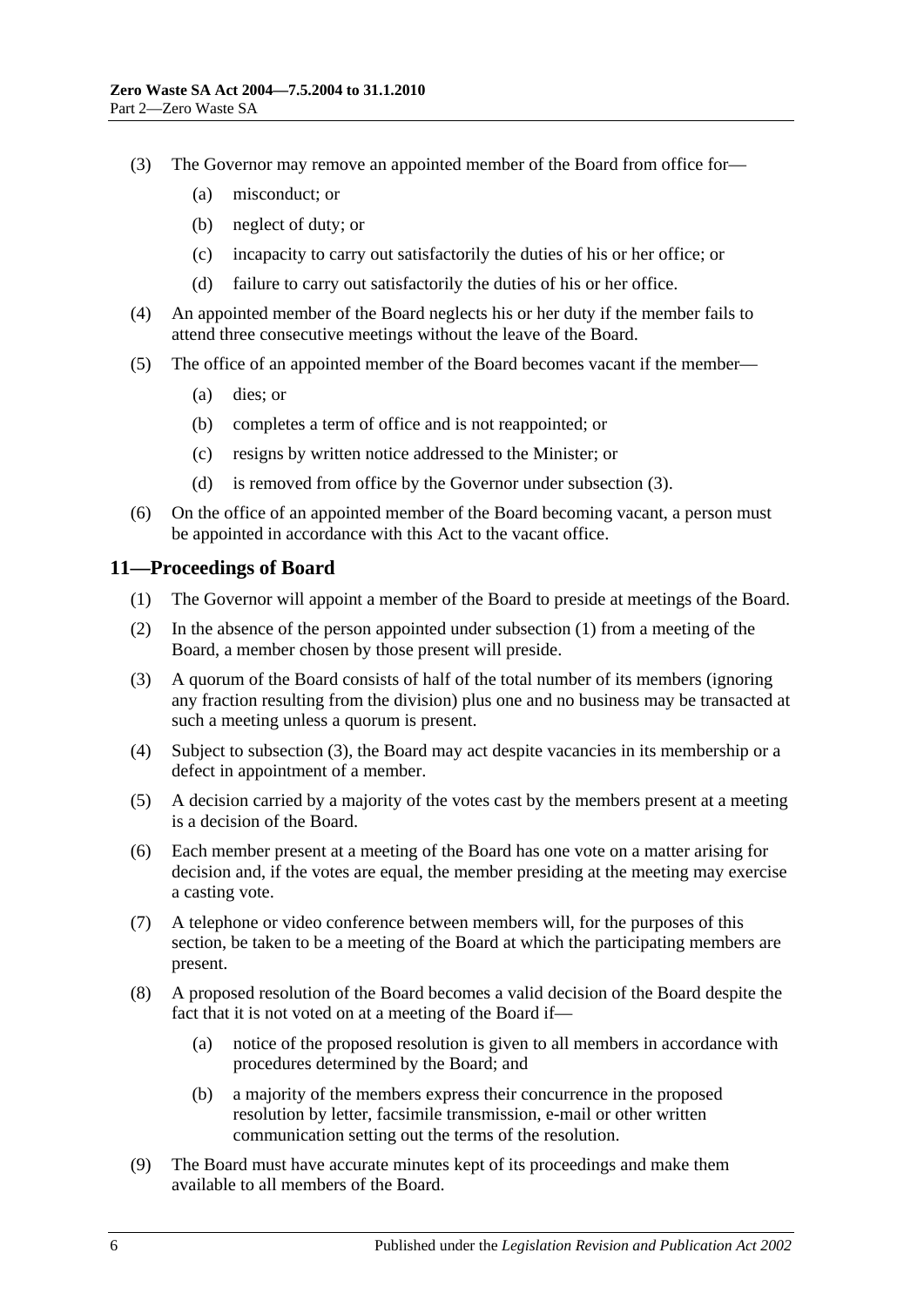- (10) A person who is not a member of the Board may be present during a meeting with the consent of the Board but not otherwise.
- (11) Subject to this Act, the Board may determine its own procedures.

#### <span id="page-6-3"></span><span id="page-6-0"></span>**12—Committees and subcommittees of Board**

- (1) The Board may establish committees or subcommittees as the Board thinks fit to advise Zero Waste SA on any aspect of its functions, or to assist Zero Waste SA in the performance of its functions.
- (2) A committee or subcommittee established under [subsection](#page-6-3) (1) may, but need not, consist of, or include, members of the Board.
- (3) The procedures to be observed in relation to the conduct of business of a committee or a subcommittee of the Board will be—
	- (a) as prescribed by regulation; or
	- (b) insofar as the procedure is not prescribed by regulation—as determined by the Board; or
	- (c) insofar as the procedure is not prescribed by regulation or determined by the Board—as determined by the relevant committee or subcommittee.

#### <span id="page-6-1"></span>**13—Conflict of interest**

- (1) A member of the Board or a committee or subcommittee established by the Board who has a direct or indirect pecuniary or personal interest in a matter decided or under consideration by the Board or committee or subcommittee—
	- (a) must disclose the nature of the interest to the Board or committee or subcommittee; and
	- (b) must not take part in any deliberations or decisions of the Board or committee or subcommittee on the matter.

Maximum penalty: \$5 000 or imprisonment for 1 year.

- (2) It is a defence to a charge of an offence against subsection (1) to prove that the defendant was not, at the time of the alleged offence, aware of his or her interest in the matter.
- (3) A disclosure under this section must be recorded in the minutes of the Board.

#### <span id="page-6-2"></span>**14—Business plan**

- (1) Zero Waste SA must, at least one month before the beginning of each financial year, submit a business plan to the Minister for approval.
- (2) A business plan must—
	- (a) set out Zero Waste SA's major projects, and its goals and priorities with respect to the full range of Zero Waste SA's functions, for the next 3 financial years; and
	- (b) set out Zero Waste SA's budget for the next financial year (including estimates of its income and expenditure for that period); and
	- (c) conform with any requirements of the Minister as to the form of the plan and any other matters to be addressed by the plan.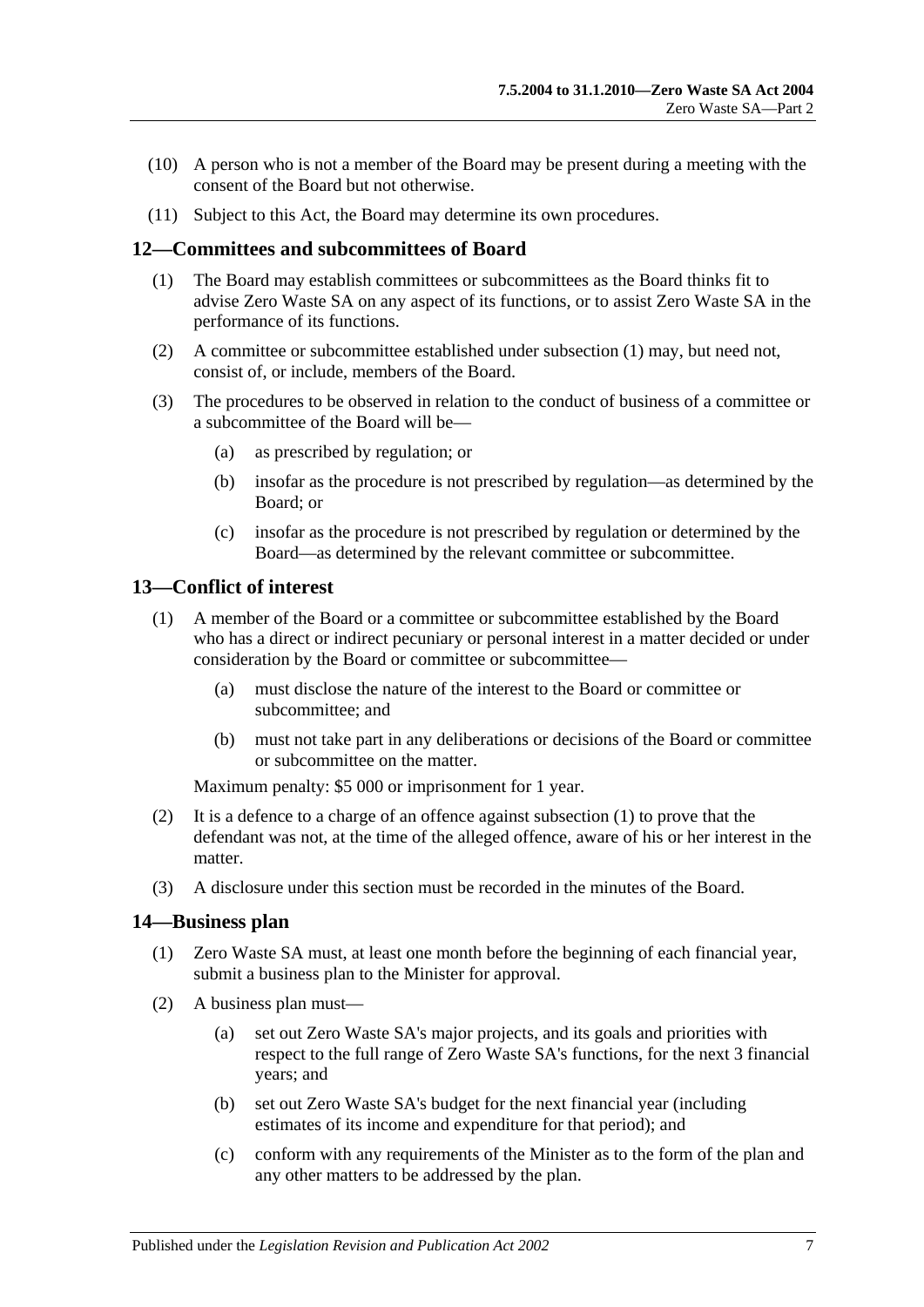- (3) The Minister may approve a business plan submitted under this section with or without modification.
- (4) If a business plan is not approved by the Minister (with or without modification) before the commencement of the period to which it relates, Zero Waste SA may proceed as if it were approved (but is bound by any modifications subsequently required by the Minister).
- (5) Zero Waste SA may, at any time, submit a variation of its business plan to the Minister for the Minister's approval (which may be with or without modification).
- (6) Zero Waste SA must ensure that its business plan, as last approved under this section, is available for public inspection on a website and at its principal place of business during normal office hours.
- (7) In this section—

#### *financial year* means—

- (a) the period starting from a date specified by the Minister and ending on 30 June following the commencement of this section; or
- (b) a succeeding period of 12 months commencing on 1 July.

#### <span id="page-7-0"></span>**15—Annual report**

- (1) Zero Waste SA must, on or before 30 September in each year, present a report to the Minister on Zero Waste SA's operations during the previous financial year.
- (2) A report under this section must include—
	- (a) an audited statement of the income and expenditure of the Waste to Resources Fund, together with details of the items of income and expenditure of the Fund, for the period to which the report relates; and
	- (b) any direction given to Zero Waste SA by the Minister during the period to which the report relates; and
	- (c) details of the co-ordination of activities by Zero Waste SA and the Environment Protection Authority during the period to which the report relates; and
	- (d) an assessment of the adequacy of the waste strategy and its implementation during the period to which the report relates according to the criteria and methods established in the strategy.
- (3) The Minister must, within 12 sitting days after receipt of a report under this section, cause copies of the report to be laid before each House of Parliament.

#### <span id="page-7-1"></span>**16—Use and protection of name**

- (1) Zero Waste SA has a proprietary interest in—
	- (a) the name "Zero Waste"; and
	- (b) the name "Zero Waste SA"; and
	- (c) any other name prescribed by regulation for the purposes of this section.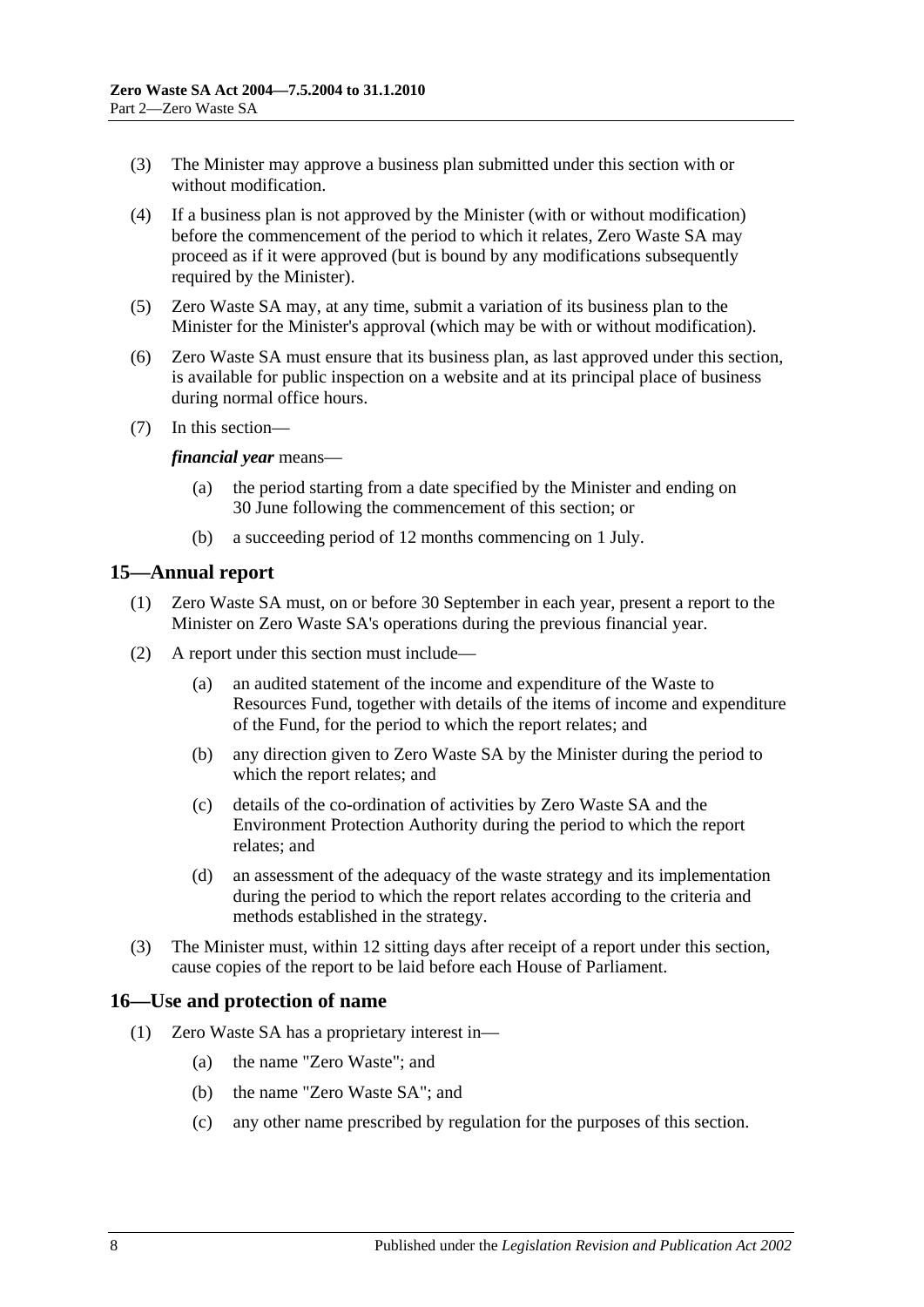(2) A person must not, without the consent of Zero Waste SA in the course of a trade or business, use a name in which Zero Waste SA has a proprietary interest under this section for the purpose of promoting the sale of services or the provision of any benefits.

Maximum penalty: \$20 000.

- (3) A consent under this section—
	- (a) may be given with or without conditions (including conditions requiring payment to Zero Waste SA); and
	- (b) must be given in writing addressed to the applicant for the consent; and
	- (c) may be revoked by Zero Waste SA for a breach of a condition by notice in writing given personally or by post to a person who has the benefit of the consent.
- <span id="page-8-2"></span>(4) The Supreme Court may, on the application of Zero Waste SA, grant an injunction to restrain a breach of this section.
- <span id="page-8-3"></span>(5) The court by which a person is convicted of an offence against this section may, on the application of Zero Waste SA, order the convicted person to pay compensation of an amount fixed by the court to Zero Waste SA.
- (6) [Subsections](#page-8-2) (4) and [\(5\)](#page-8-3) do not derogate from any civil remedy that may be available to Zero Waste SA apart from those subsections.

# <span id="page-8-0"></span>**Part 3—Waste to Resources Fund**

#### <span id="page-8-1"></span>**17—Waste to Resources Fund**

- (1) The *Waste to Resources Fund* is established.
- (2) The Fund must be kept as directed by the Treasurer.
- (3) The Fund is to consist of the following money:
	- (a) 50 per cent, or such greater percentage as may be prescribed, of the amount paid by waste depot licence holders by way of levy under section 113 of the *[Environment Protection Act](http://www.legislation.sa.gov.au/index.aspx?action=legref&type=act&legtitle=Environment%20Protection%20Act%201993) 1993* in respect of solid waste received at the depots;
	- (b) any money appropriated by Parliament for the purposes of the Fund;
	- (c) any money paid into the Fund at the direction or with the approval of the Minister and the Treasurer;
	- (d) any money received by way of grant, gift or bequest for the purposes of the Fund;
	- (e) any income from investment of money belonging to the Fund;
	- (f) any money paid into the Fund under any other Act.
- (4) The Minister must, at least annually, review the adequacy of the amount paid into the Fund under subsection (3)(a).
- (5) The Fund may be applied by Zero Waste SA (without further appropriation than this subsection) in accordance with the business plan or in any other manner authorised by the Minister for the purposes of this Act.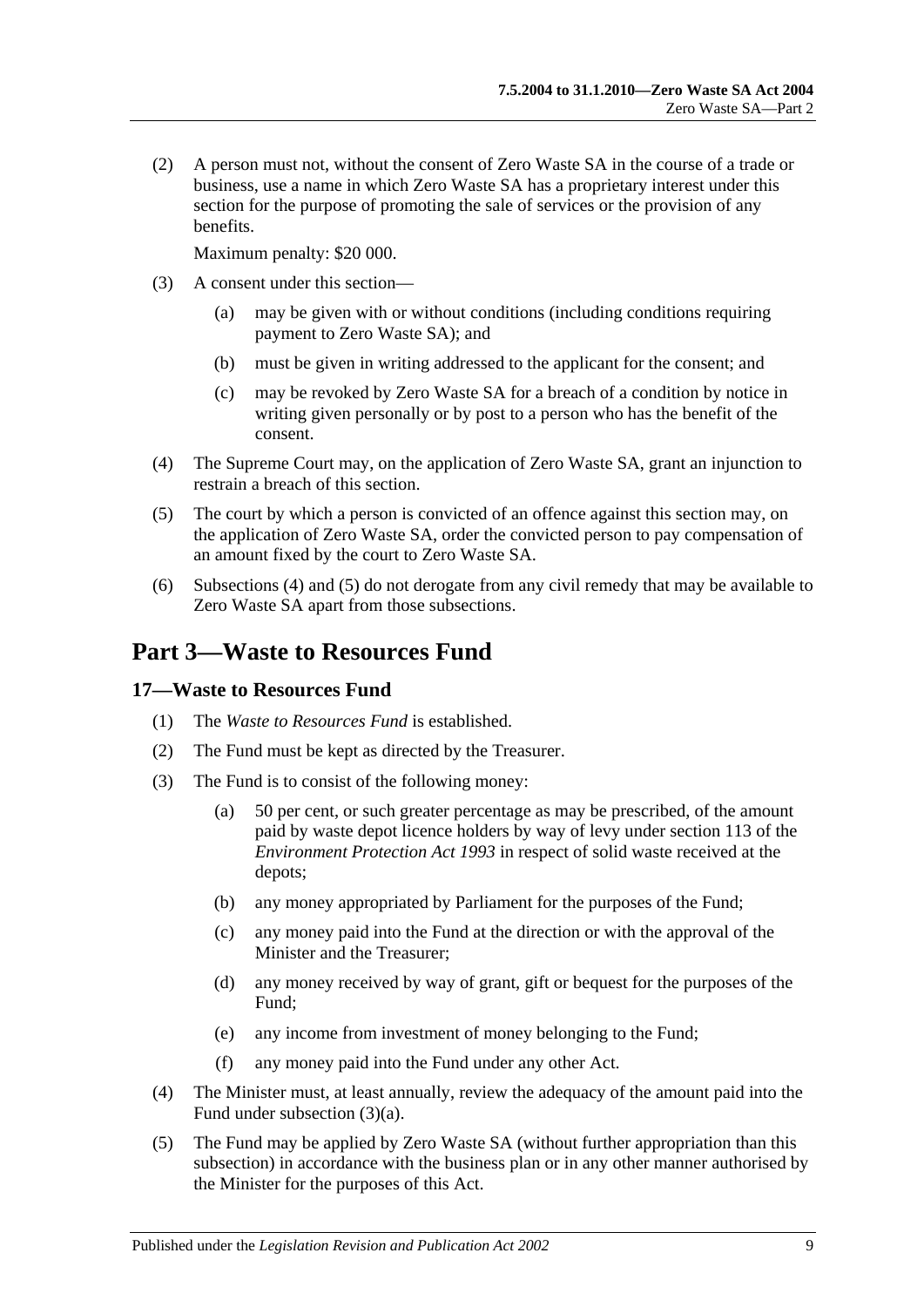(6) Zero Waste SA may, with the approval of the Treasurer, invest in a manner approved by the Treasurer any of the money belonging to the Fund that is not immediately required for the purposes of the Fund.

# <span id="page-9-0"></span>**Part 4—Waste strategy**

#### <span id="page-9-1"></span>**18—Development of waste strategy**

- (1) Zero Waste SA is to develop a waste strategy for the State.
- (2) A waste strategy—
	- (a) is to include objectives, principles and priorities of Zero Waste SA for the management of waste generated or disposed of in the State; and
	- (b) is to include analysis of waste generation levels and waste management practices; and
	- (c) is, as a result of the analysis undertaken, to include targets or goals for—
		- (i) waste reduction; and
		- (ii) the diversion of waste from landfill disposal; and
		- (iii) waste collection, transport and disposal; and
		- (iv) public and industry awareness and education programs; and
		- (v) research; and
	- (d) is to identify—
		- (i) the means of implementation of the targets or goals; and
		- (ii) any obstacles or potential obstacles to the implementation of the targets or goals; and
		- (iii) any significant risks associated with the implementation of the targets or goals; and
	- (e) is to establish criteria and methods for assessing the adequacy of the strategy and its implementation.
- (3) A waste strategy does not take effect until it is adopted by Zero Waste SA.
- (4) Before adopting a waste strategy, Zero Waste SA must—
	- (a) cause copies of the proposed waste strategy to be sent to the Minister and, as prescribed, State and local government bodies; and
	- (b) cause notice of the proposed strategy to be published in a newspaper circulating throughout the State; and
	- (c) cause copies of the proposed strategy to be made available for public inspection on a website and at its principal place of business during normal office hours; and
	- (d) allow a period of at least 8 weeks for consultation with State and local government bodies and written submissions from the public on the proposed strategy; and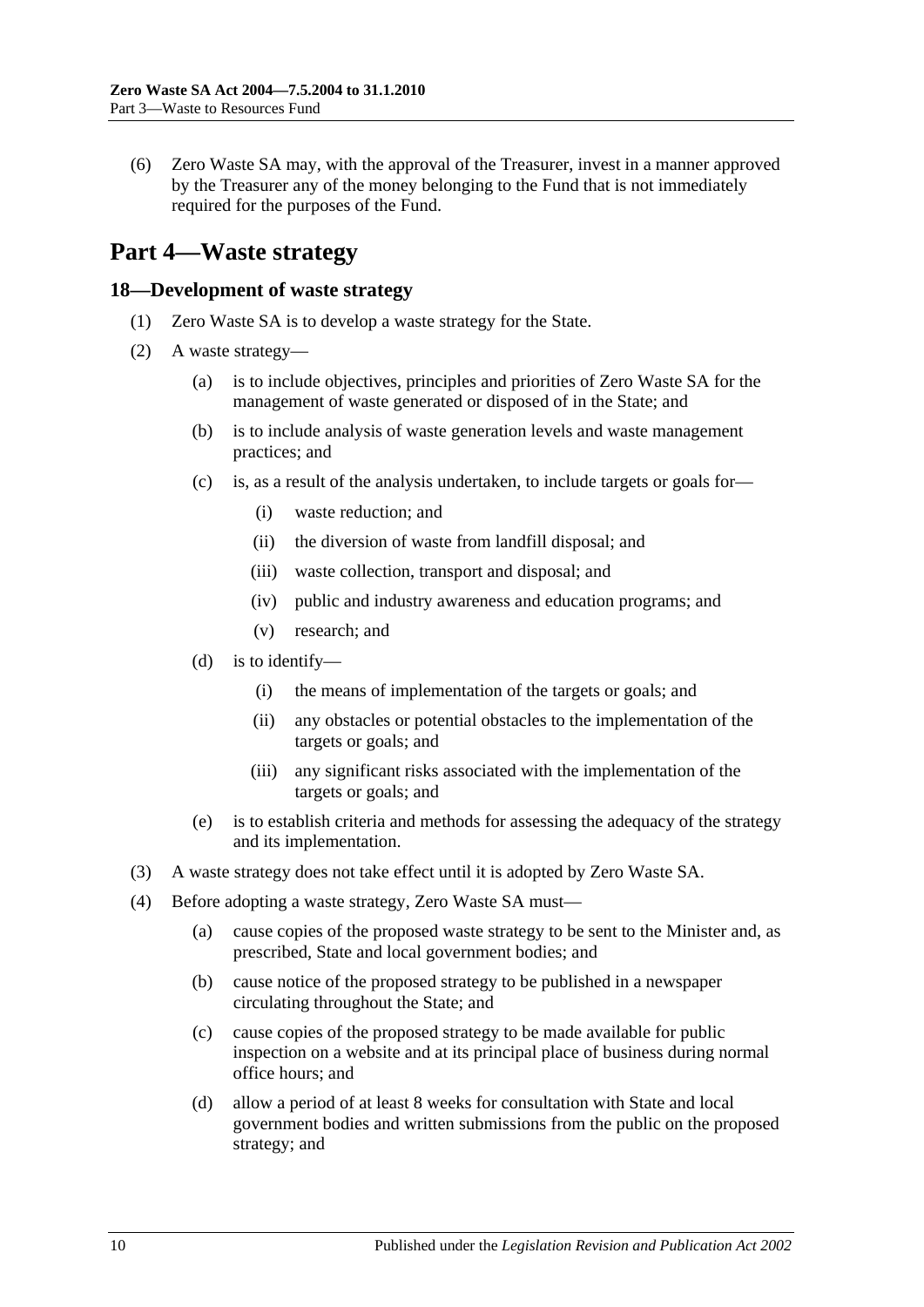- (e) take into consideration the views and submissions gathered through that process.
- (5) The first waste strategy is to be adopted within 12 months after the establishment of Zero Waste SA or at a time directed by the Minister.
- (6) Subsequent waste strategies, to replace existing waste strategies, are to be developed at intervals of not more than 5 years or at a time directed by the Minister.
- (7) Zero Waste SA must ensure that the current waste strategy is available for public inspection on a website and at its principal place of business during normal office hours.

### <span id="page-10-0"></span>**19—Zero Waste SA and Environment Protection Authority to co-ordinate activities**

Zero Waste SA and the Environment Protection Authority are required to co-ordinate their activities for the development and implementation of waste strategies under this Part.

# <span id="page-10-1"></span>**Part 5—Miscellaneous**

### <span id="page-10-7"></span><span id="page-10-2"></span>**20—Immunity of persons engaged in administration of Act**

- (1) No personal liability attaches to a person engaged in the administration of this Act for an act or omission in good faith in the exercise or discharge, or purported exercise or discharge, of official powers or functions.
- (2) A liability that would, but for [subsection](#page-10-7) (1), lie against a person, lies instead against the Crown.

### <span id="page-10-3"></span>**21—Regulations**

The Governor may make such regulations as are contemplated by, or as are necessary or expedient for the purposes of, this Act.

# <span id="page-10-4"></span>**Schedule 1—Related amendments and transitional provision Part 1—Preliminary**

#### <span id="page-10-5"></span>**1—Amendment provisions**

In this Schedule, a provision under a heading referring to the amendment of a specified Act amends the Act so specified.

## **Part 2—Amendment of** *Environment Protection Act 1993*

### <span id="page-10-6"></span>**2—Amendment of section 47—Criteria for grant and conditions of environmental authorisations**

Section 47(1)—after paragraph (e) insert:

(ea) have regard to the waste strategy for the State adopted under the *[Zero](http://www.legislation.sa.gov.au/index.aspx?action=legref&type=act&legtitle=Zero%20Waste%20SA%20Act%202004)  [Waste SA Act 2004](http://www.legislation.sa.gov.au/index.aspx?action=legref&type=act&legtitle=Zero%20Waste%20SA%20Act%202004)* (if relevant); and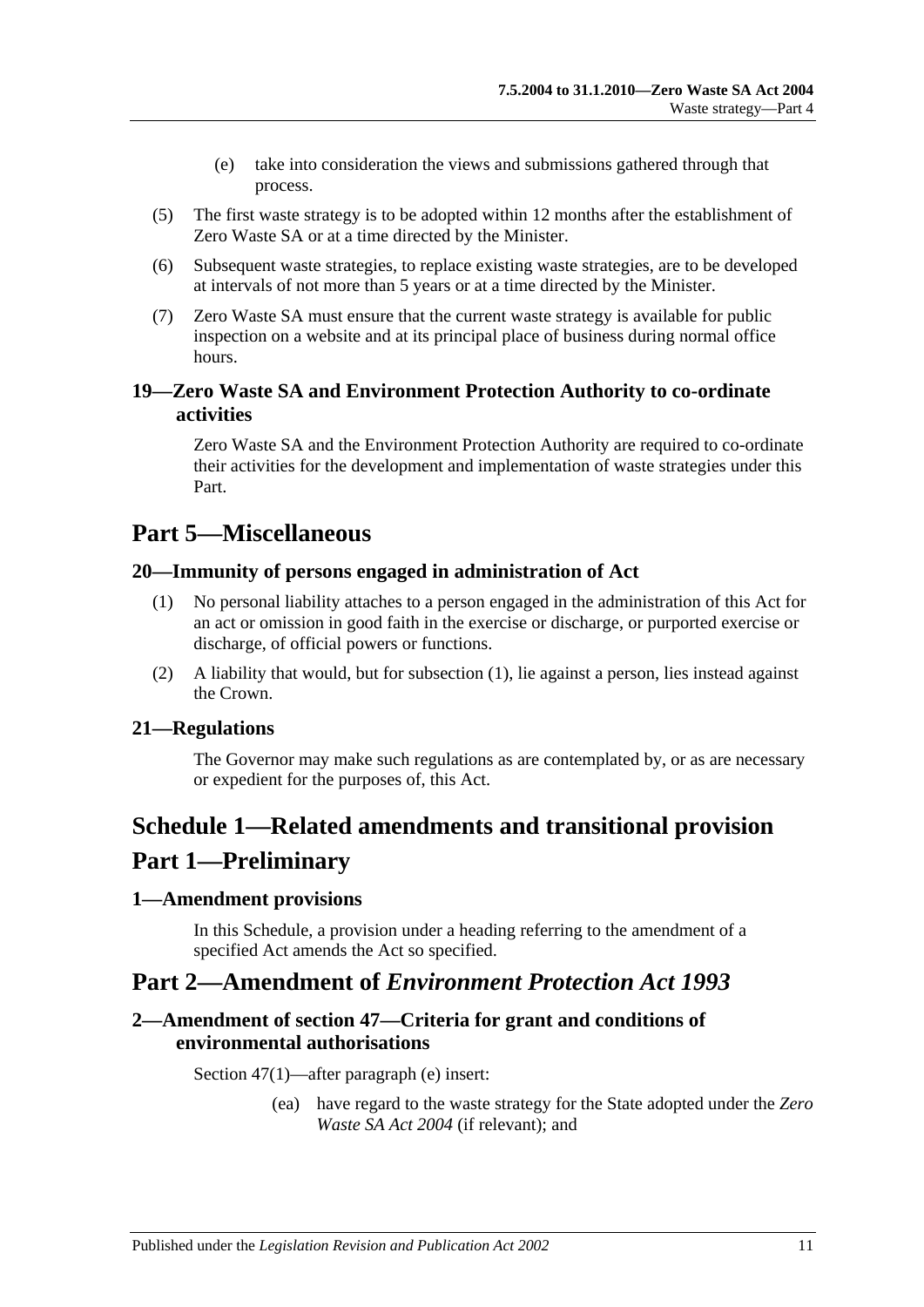### <span id="page-11-0"></span>**3—Amendment of section 57—Criteria for decisions of Authority in relation to the development authorisations**

Section 57—delete "and any relevant environment protection policies" and insert:

, any relevant environment protection policies and the waste strategy for the State adopted under the *[Zero Waste SA Act 2004](http://www.legislation.sa.gov.au/index.aspx?action=legref&type=act&legtitle=Zero%20Waste%20SA%20Act%202004)* (if relevant)

# **Part 3—Transitional provision**

### <span id="page-11-1"></span>**4—Payment by EPA to Waste Resources Fund of percentage of waste depot levy paid since 1 July 2003**

The Environment Protection Authority must, on the commencement of this Part, pay to the Treasurer for the credit of the Waste to Resources Fund a sum equal to 47.5 per cent of the amount paid by waste depot licence holders by way of levy under section 113 of the *[Environment Protection Act](http://www.legislation.sa.gov.au/index.aspx?action=legref&type=act&legtitle=Environment%20Protection%20Act%201993) 1993* during the period between 1 July 2003 and the commencement of Part 3 of this Act in respect of solid waste received at the depots.